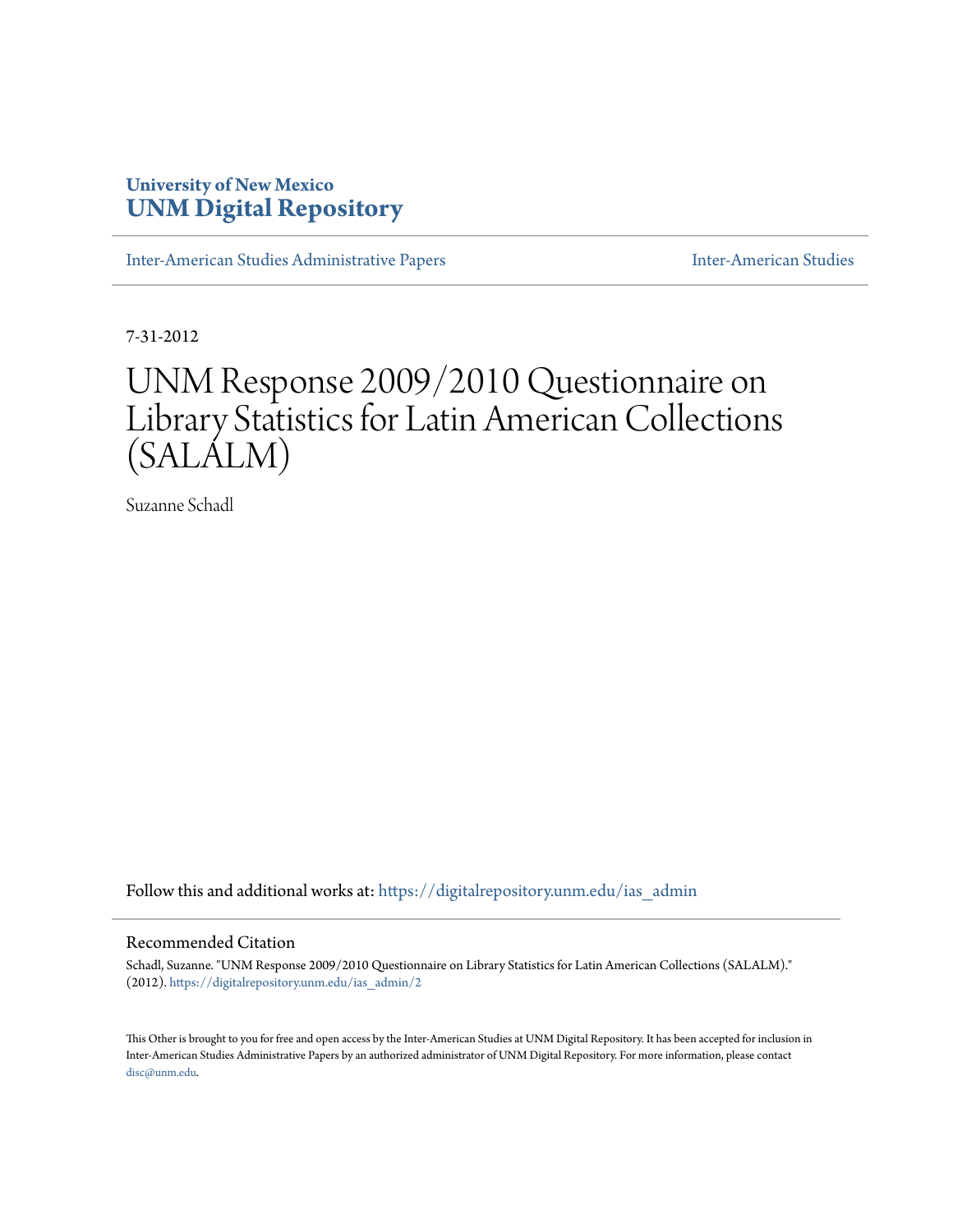## **2009/2010 Questionnaire on Library Statistics for Latin American Collections**

DATE: \_January 26, 2011 INSTITUTION: University of New Mexico RESPONDENT INFORMATION NAME: Suzanne M. Schadl POSITION: Coordinator Inter-American studies, Curator Latin American and Latino Collections ADDRESS: University Libraries -- U. of New Mexico 1 University of New Mexico Albuquerque, NM 87131 WORK TEL: 505-277-8637 FAX: 505-277-7196 E-MAIL: Schadl@unm.edu

#### **LONG FORM**

**I. MATERIAL ALLOCATIONS AND EXPENDITURES [**If you do not have the information to answer a question, please use "NA" (information not available).]

1. Total Library Material Allocations for Latin America

#### **FY 2009/2010 :\$**

Does the above allocation include funds not directly overseen by the Latin American bibliographer (e.g., funds overseen by other bibliographers, branch, medical, law, etc. ... libraries?) Yes  $\_\_\_\_No \_\_X\_\_$ 

2. Library Materials Actual Expenditures for Latin America

FY 2006/2007 \_\$274,996\_ FY 2007/2008 \$312,000 FY 2008/2009 \_\_\_ N/A\_ FY 2009/2010 237,256 Does the above include 2009/2010 expenditures for Latin American materials not selected by the Latin American bibliographer?  $Yes \_\_\_\_\$  No  $X$ 

Please break down Latin American expenditures in the following categories, if possible:

a. Monographs (firm orders) 16,000 \_\_\_ Amount in 2009/2010 not supplied on blanket orders and approval plans in c, d, e, and f below

- b. Serials (Periodical Subscriptions and Standing Orders) \_10,000 \_ Amount in 2009/2010
- c. Blanket orders and approval plans from Latin America \_ 138, 000\_\_ Amount in 2009/2010
- d. Blanket orders and approval plans from the U.S. \_\_\_n/a\_\_\_ Amount in 2009/2010
- e. Blanket orders and approval plans from other than the U.S. or Latin America <u>\_16,000</u>\_\_\_\_\_\_\_\_Amount in 2009/2010
- f. Materials paid from funds not specifically targeted for Latin American materials n/a\_\_ Amount in 2009/2010
- g. Travel expenses for field acquisitions \_\_\_\_\_0\_\_\_\_\_Amount in 2009/2010

3. Estimated number of currently purchased serial subscriptions including: 310

a. Periodicals titles 302

b. Standing order titles 390

4. Total Serial Cancellations **No. of Titles** Amount **Amount** 

FY 2009/2010  $-44$  (electronic availability)  $n/a$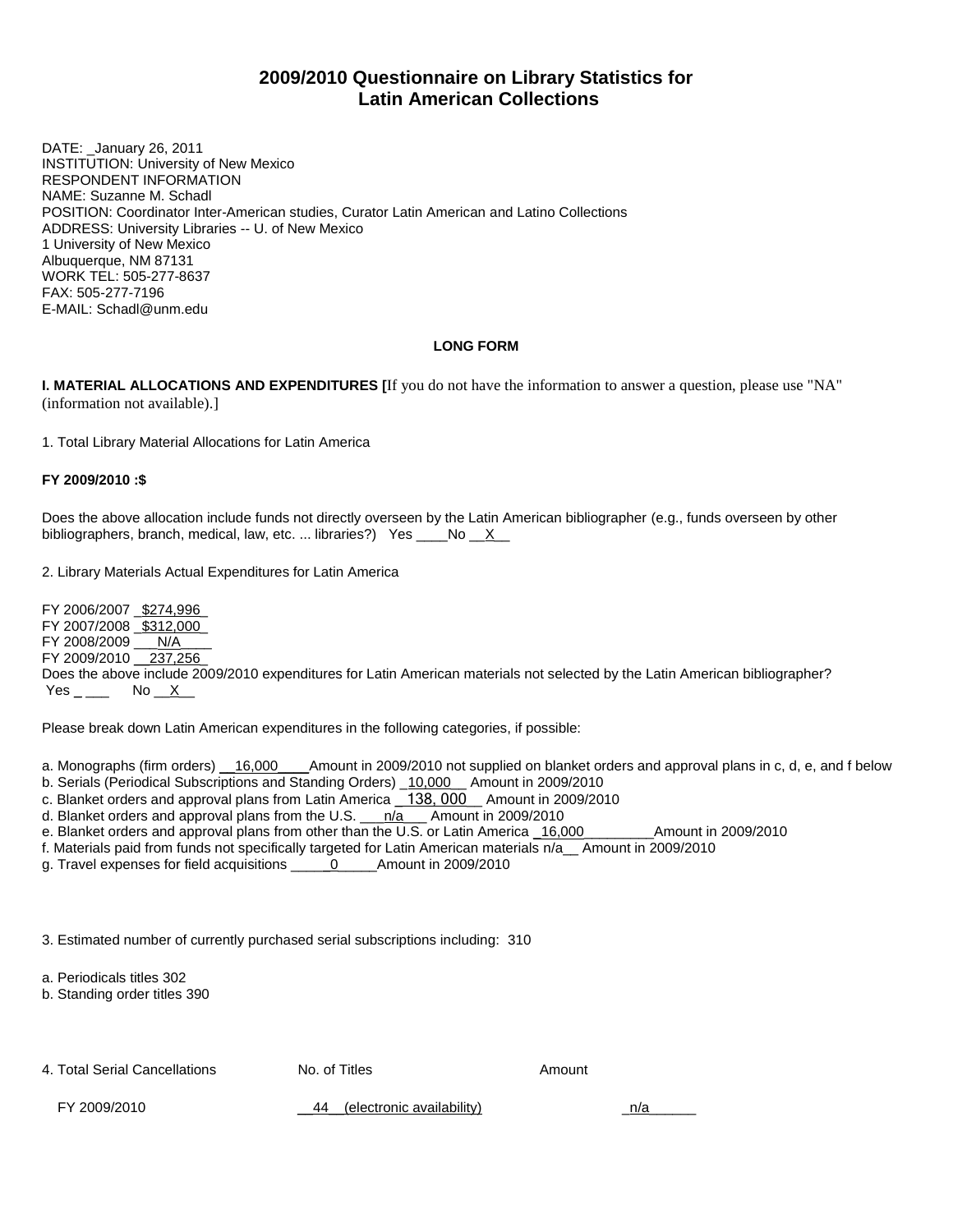5. Electronic Resources\* Total No. of Titles/Services Amount

FY 2009/2010 **Example 2009/2010 11 Example 2009/2010 54,216.54** 

a. 8\_\_\_\_ Database indexes (e.g., HAPI)

b. 0\_\_\_\_\_ Computer tapes/diskettes

c. <u>\_\_0</u> \_\_\_ CD-ROMs -- serials

d. <u>\_\_\_0\_\_</u> CD-ROMs -- one time purchase

e. \_\_\_\_3\_ Electronic news sources (e.g., LADB)

f. \_\_9,000 Other (ArchiveIt collections)

[\*Please do not count these titles and expenditures twice in No. 3 Serial Subscriptions. Add any comments you may have on how we may more accurately count these expenditures in the Comments Section at the bottom of the survey.]

#### **II. SIZE OF COLLECTION**

- 1. Estimated number of serial and monograph volumes in Latin American Collection: \_\_390,000\_\_
- a. Uncataloged backlog equals \_\_\_1475\_volumes. (Include this figure in above number of volumes in the Latin American Collection.)
- 2. Estimated number of volumes received from all sources in 2008/2009\_4992\_\_\_\_
	- a. Numbers of volumes above which are monographs: \_\_3780\_
- 3. Estimated number of gift/exchange items (including maps, scores, etc.) received:
	- a. Gift items n/a
		- Use 2009/2010 if known. Specify year if different from 2009/2010.
	- b. Exchanges items \_n/a Use 2009/2010 if known. Specify year if different from 2009/2010.

|                | ADDITIONAL SURVEY DATA, 2009/2010                                                                                                                                | <b>Coll. Total</b>                                 | <b>Added this</b> | <b>Expenditure</b>                                                                                      |
|----------------|------------------------------------------------------------------------------------------------------------------------------------------------------------------|----------------------------------------------------|-------------------|---------------------------------------------------------------------------------------------------------|
| 1              | Microforms. Report the total number of physical units: reels of microfilm,<br>microcards, and microprint and microfiche sheets                                   | N/A Still<br>accessing<br>post fire<br>replacement | vear<br>$\Omega$  | this year<br>It is still<br>unclear what<br>is fire<br>replacement<br>expenditure<br>and what is<br>new |
| $\overline{2}$ | Manuscripts and archives. Include both manuscripts and archives measured in<br>linear feet.                                                                      | 427. cubic<br>feet                                 | N/A               | N/A                                                                                                     |
| 3              | Cartographic materials. Include the numbers of pieces of two- and three-<br>dimensional maps and globes. Include satellite and aerial photographs and<br>images. | 758                                                | $\Omega$          | $\Omega$                                                                                                |
| 4              | Graphic materials. Include the number of pieces of prints, pictures,<br>photographs, postcards, slides, transparencies, film strips, and the like.               | 20,000                                             | 295 items         | \$12,040.00                                                                                             |
| 5              | Audio materials. Include the number of pieces of audiocassettes, phonodiscs,<br>audio compact discs, reel-to-reel tapes, and other sound recordings.             | n/a                                                | n/a               | n/a                                                                                                     |
| 6              | Film and video materials. Include the number of pieces of motion pictures,                                                                                       | 347                                                | n/a               | n/a                                                                                                     |